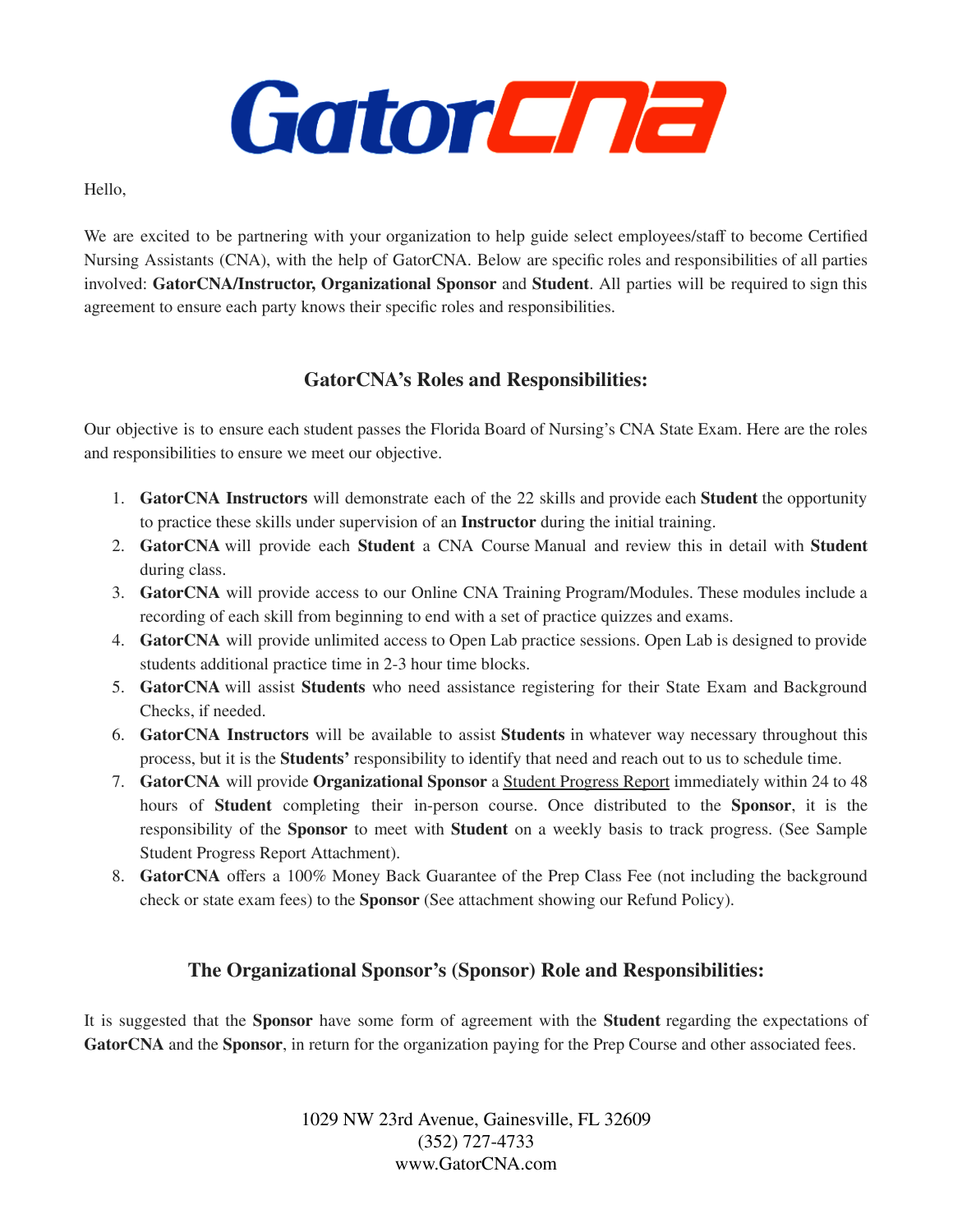## GatorCna

- 1. **Sponsor** will register **Students** for their desired class and location using the pre-assigned Promo Code. When registering each student, use their full name, their phone number and their unique email address.
- 2. **Sponsor** and **Student** understand that Skills taught in a CNA Prep Class are performed differently during the State Exam than how you might perform at your place of work. Because of this, GatorCNA discourages any additional practice from being performed at your workplace, as normal day-to-day procedures are different than the State Exam.
- 3. **Sponsor** Fee and Payment Schedule:
	- a. \$349 CNA Prep Class (includes approx. 20 hours of in-class instruction, Access to Online Training Modules, Access to unlimited Open Lab).
	- b. \$80 to \$100 Background Check if needed. **Sponsor** needs to make sure **Student** has an eligible Background for their state exam. Please Call **GatorCNA** with questions.
	- c. \$155 State Exam. To be invoiced as incurred.
	- d. Invoices are sent to **Sponsors** monthly based on Registration volume and related activities.
	- e. All Invoices are due Net 30 Days.
- 4. **Sponsor and Student** must notify **GatorCNA** one week (7 calendar days) prior to scheduled class, should they want to cancel or reschedule a **Student**, so as to avoid being charged for this student's registration. Reference Refund/Cancellation Policy here: <https://www.gatorcpr.com/terms-and-conditions>.
- 5. **Sponsor** understands that, should a **Student** attend any portion of our Prep Class and not complete the process of getting their CNA Certification, the **Sponsor** is still responsible for their fee, even if this **Student** is no longer employed by the **Sponsor**.
- 6. **Sponsor** is responsible for reviewing the Student Progress Report on a weekly basis with the **Student**, holding them accountable for any lack of progress.
- 7. **Sponsor** is responsible for informing **GatorCNA** of the **Student's** testing date as soon as possible.
- 8. If a **Student** fails either portion of the state exam, it is the responsibility of the **Sponsor** to make sure the **Student** reaches out to **GatorCNA** and follows the Refund Policy (Refund Policy Attached).

## **The Student's Role and Responsibilities:**

The success of the **Student** on test day relies heavily on their own drive and dedication. GatorCNA will do all that we can to help students be successful. The only way that GatorCNA can ensure that students are likely to pass the skills and written portions of testing is for the student to attend open labs with an instructor for further review and guidance, use the online study materials until scores are above 85%, and keep in contact with their instructor to help them stay on track.

- 1. **Student** will be required to attend each day of their scheduled class/training, arrive on time and stay the full length of the class each day unless previously arranged with the **Instructor**.
- 2. **Student** will be required to actively participate in the class, including physically participating in each hands-on practice and provide verbal cues of understanding.

1029 NW 23rd Avenue, Gainesville, FL 32609 (352) 727-4733 www.GatorCNA.com